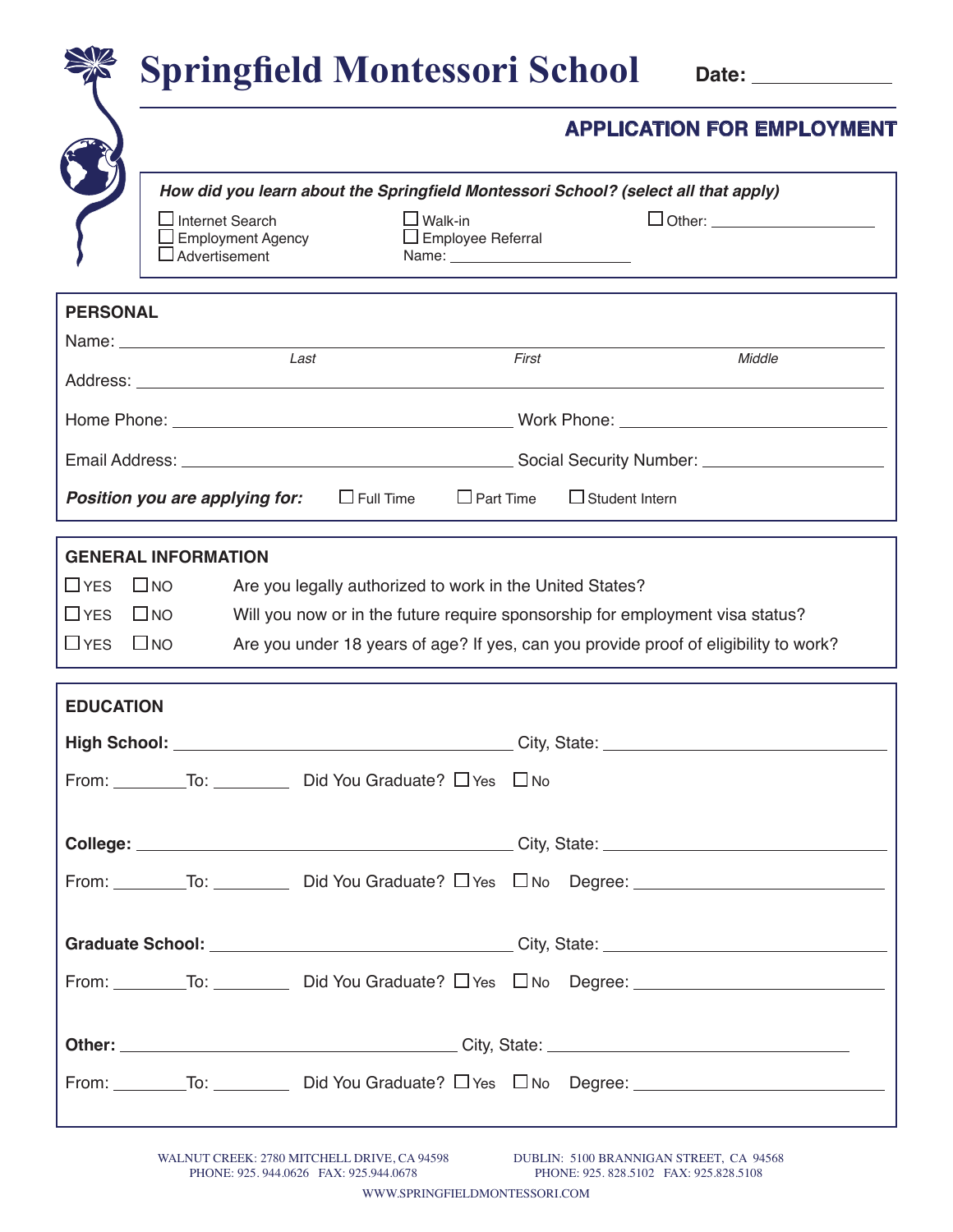| <b>EMPLOYMENT HISTORY</b>                                                                                                                                                                                                            |  |
|--------------------------------------------------------------------------------------------------------------------------------------------------------------------------------------------------------------------------------------|--|
|                                                                                                                                                                                                                                      |  |
|                                                                                                                                                                                                                                      |  |
|                                                                                                                                                                                                                                      |  |
|                                                                                                                                                                                                                                      |  |
|                                                                                                                                                                                                                                      |  |
|                                                                                                                                                                                                                                      |  |
|                                                                                                                                                                                                                                      |  |
|                                                                                                                                                                                                                                      |  |
|                                                                                                                                                                                                                                      |  |
|                                                                                                                                                                                                                                      |  |
|                                                                                                                                                                                                                                      |  |
|                                                                                                                                                                                                                                      |  |
| Job Description: <u>with the contract of the contract of the contract of the contract of the contract of the contract of the contract of the contract of the contract of the contract of the contract of the contract of the con</u> |  |
|                                                                                                                                                                                                                                      |  |
|                                                                                                                                                                                                                                      |  |
|                                                                                                                                                                                                                                      |  |
|                                                                                                                                                                                                                                      |  |
|                                                                                                                                                                                                                                      |  |
|                                                                                                                                                                                                                                      |  |
|                                                                                                                                                                                                                                      |  |
|                                                                                                                                                                                                                                      |  |
|                                                                                                                                                                                                                                      |  |
|                                                                                                                                                                                                                                      |  |
|                                                                                                                                                                                                                                      |  |

## **REFERENCES**

*Please provide the names of three references. If possible, please include one past supervisor.*

| <b>NAME</b> | <b>POSITION</b> | <b>PHONE NUMBER</b> | <b>YEARS KNOWN</b> |
|-------------|-----------------|---------------------|--------------------|
|             |                 |                     |                    |
|             |                 |                     |                    |
|             |                 |                     |                    |
|             |                 |                     |                    |